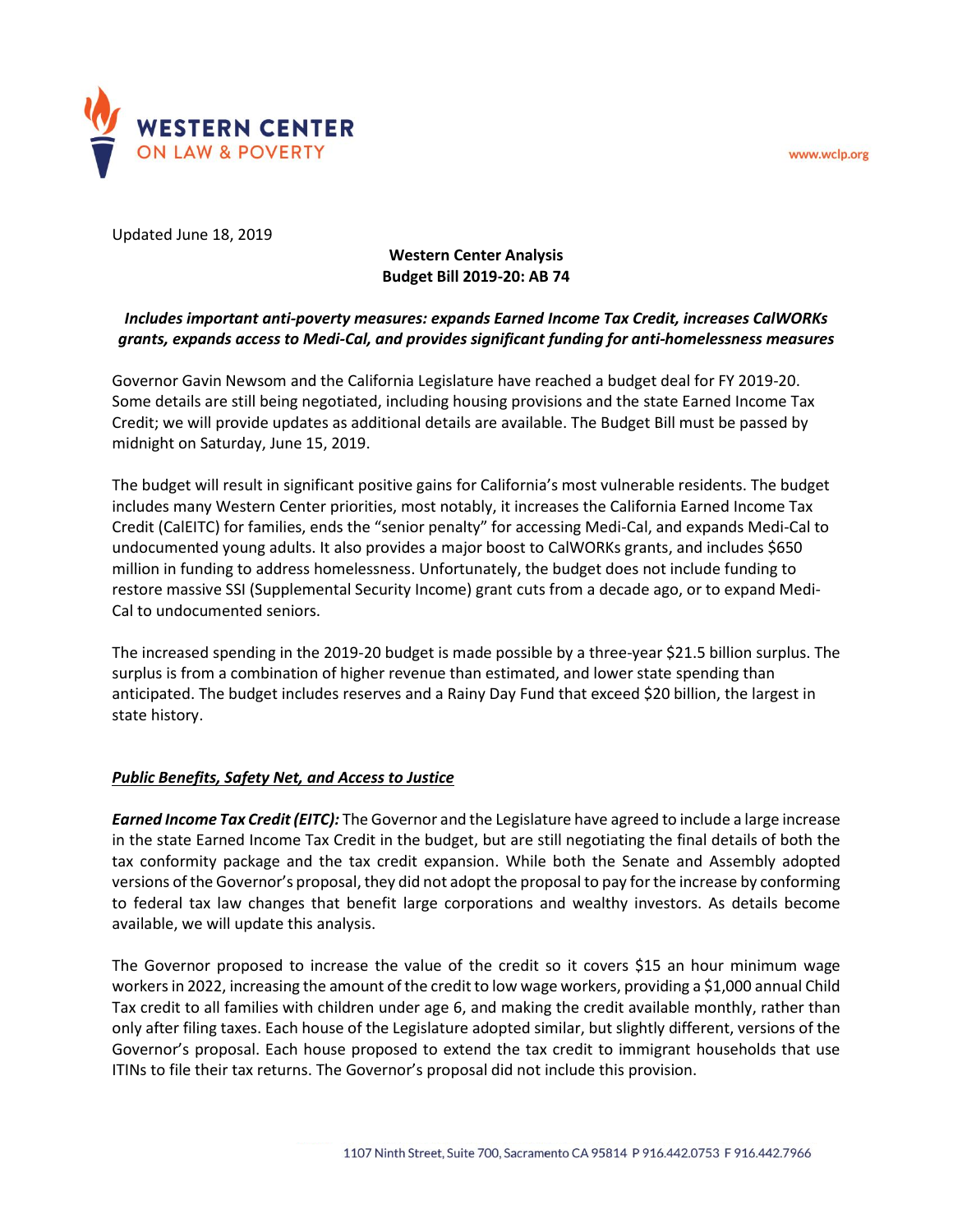

To pay for the \$1.2 billion program, the Governor proposed to close state tax loopholes that the Trump Administration eliminated at the federal level in 2017. These provisions included tax breaks for entertainment tickets and deferrals on paying capital gains taxes among other changes. None of the proposed tax conformity measures will be paid directly by consumers.

*CalWORKs Grants***:** The budget includes a second major increase to CalWORKs grants for 2019, and adopts a proposal by Western Center and other advocates to use the \$455 million in increased grant funds to substantially raise grants for CalWORKs households of one (mostly families with one parent and one child). The final budget increases grants to 50 percent of the federal poverty level for one person households and up to 48 percent of the federal poverty level for all other household sizes.

| Household<br><b>Size</b> | January 2019 | April 2019 | October 2019 |
|--------------------------|--------------|------------|--------------|
|                          | 355          | 391        | 550          |
| 2                        | 577          | 635        | 696          |
| 3                        | 714          | 785        | 878          |
| 4                        | 852          | 937        | 1,060        |
| 5                        | 968          | 1,065      | 1,242        |
| 6                        | 1,087        | 1,196      | 1,424        |
|                          | 1,195        | 1,315      | 1,660        |
| 8                        | 1,301        | 1,431      | 1,788        |
| q                        | 1,407        | 1,548      | 1,970        |

**2019 CalWORKs Grant Levels**

*CalWORKs Asset Test:* The budget repeals the CalWORKs asset test for all families unless they have more than \$10,000 in assets. This will allow more families to become eligible for assistance and reduce wasteful administrative work by county workers.

*CalWORKs Earned Income Disregard:* The budget includes a substantial and long overdue increase in the earned income disregard from \$225 a month to \$500 a month. This means CalWORKs families will get to keep more of what they earn from work, reducing poverty and allowing families to retain CalWORKs services longer. This provision will take effect beginning in June 2020.

*CalWORKs Income Reporting Threshold*: The budget includes a helpful change to the CalWORKs income reporting threshold. Current law has three income threshold tests, but this change will eliminate the threshold tied to the income exit point for CalWORKs. The complexity of the current law is burdensome for counties and results in recipient errors that can lead to overpayments. For most recipients this change will result in a single threshold for both CalWORKs and CalFresh, making it easier for recipients to report income changes as needed.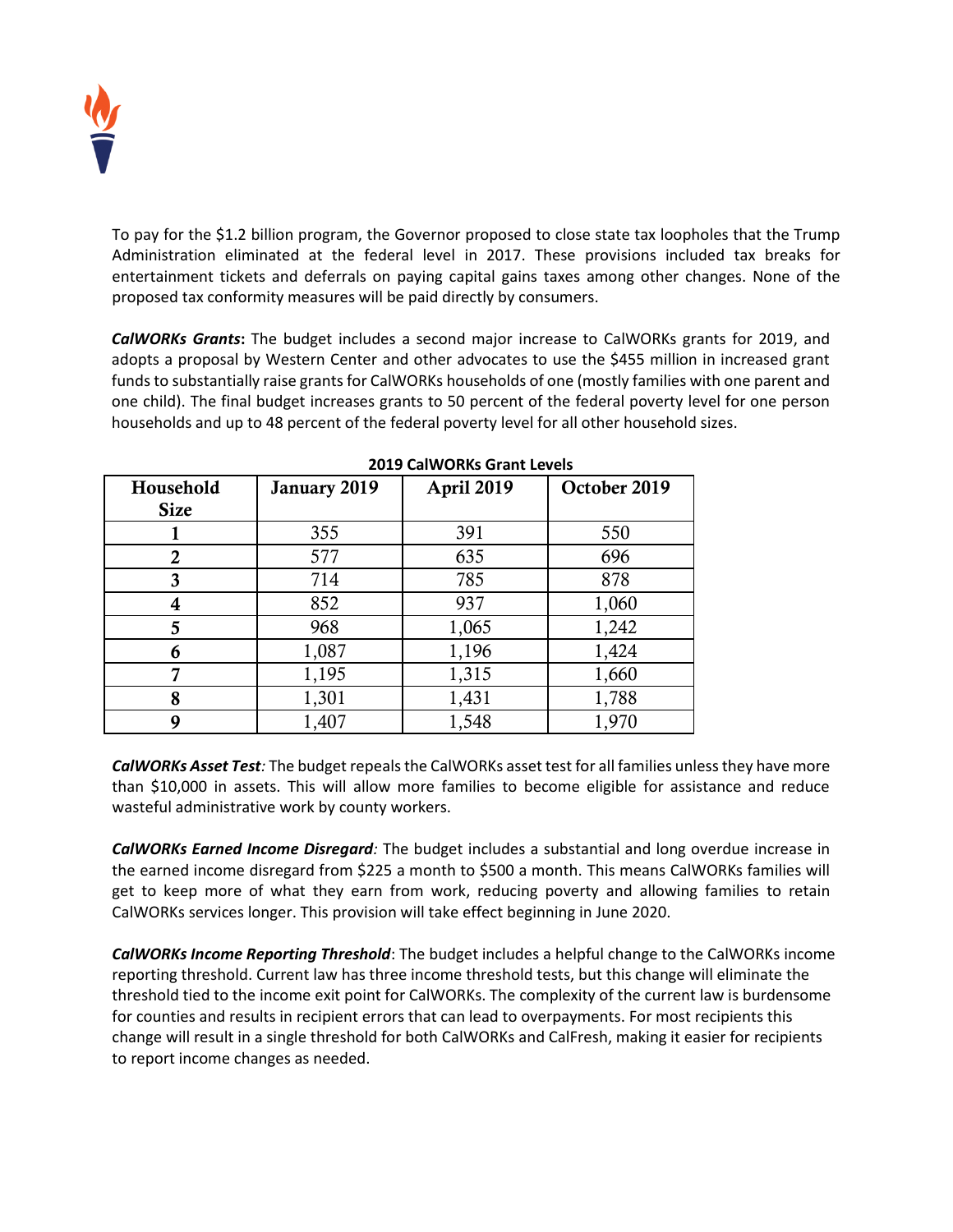

*CalWORKs Homeless Assistance Program:* The budget removes the requirement that 16 days of temporary housing being counted consecutively, and allows the 16 days to be used over a one-year period.

*CalWORKs Home Visiting:* The budget includes an increase to \$78.9 million in the 2019-20 budget to expand the number of CalWORKs families receiving new home visiting services. Trailer bill language commits the state to making the program permanent, eliminating the priority for first time parents and making it available to all families with children under age 2.

*12 Month Child Care Eligibility:* The budget includes a proposal by the Governor to allow a CalWORKs family to retain their child care for up to 12 months without need for reauthorization by the county. Families will remain in Stage 1 child care for the entire 12 months, potentially with the same provider, even if schedules and work activities change. Begins October 1, 2019.

*Diaper Banks:* The budget includes funding for diaper banks to serve low-income families with infants and toddlers in Orange County.

*Safety Net Reserve Increase:* The budget increases the Safety Net Reserve Fund by \$700 million, bringing the total amount in the fund to \$900 million. These funds will be available for CalWORKs, Medi-Cal services, and benefits during an economic downturn to prevent grant cuts and service reductions.

*Supplemental Security Income (SSI):* The budget includes no increase for the State Supplemental Payment (SSP). The Senate had proposed to provide a Cost of Living Adjustment on the SSP grant, but that proposal was not approved as part of the final state budget.

*CalFresh Expansion to SSI Recipients:* The budget makes permanent the "hold harmless" programs created in the 2018-19 budget and provides \$86 million for the cost of benefits. The Supplemental Nutrition Program (SNB) and the Transitional Nutrition Program (TNB) were created to ensure that CalFresh households that lost CalFresh benefits due to the expansion would be made partially or completely whole if their households lost CalFresh benefits.

*Housing Disability Advocacy Program:* As part of the Governor's initiatives to reduce homelessness, the budget includes \$25 million in ongoing funding for the Housing and Disability Advocacy Program (HDAP) to engage in intensive SSI advocacy for disabled persons who are likely eligible for SSI, and to provide housing assistance. Budget trailer bill language expands use of the funds to continue housing assistance for SSI recipients after they are found eligible for SSI.

*Equal Access Fund:* In addition to the baseline of \$20 million for the EAF, the budget includes an additional \$20 million in funding for the Equal Access Fund, with a focus on assisting tenants with evictions and related housing needs. 75 percent of the funds will be distributed by formula to legal service programs and support centers in the same percentage as they receive IOLTA funds. 25 percent of the funds will be distributed via competitive grants to legal service groups and support centers that are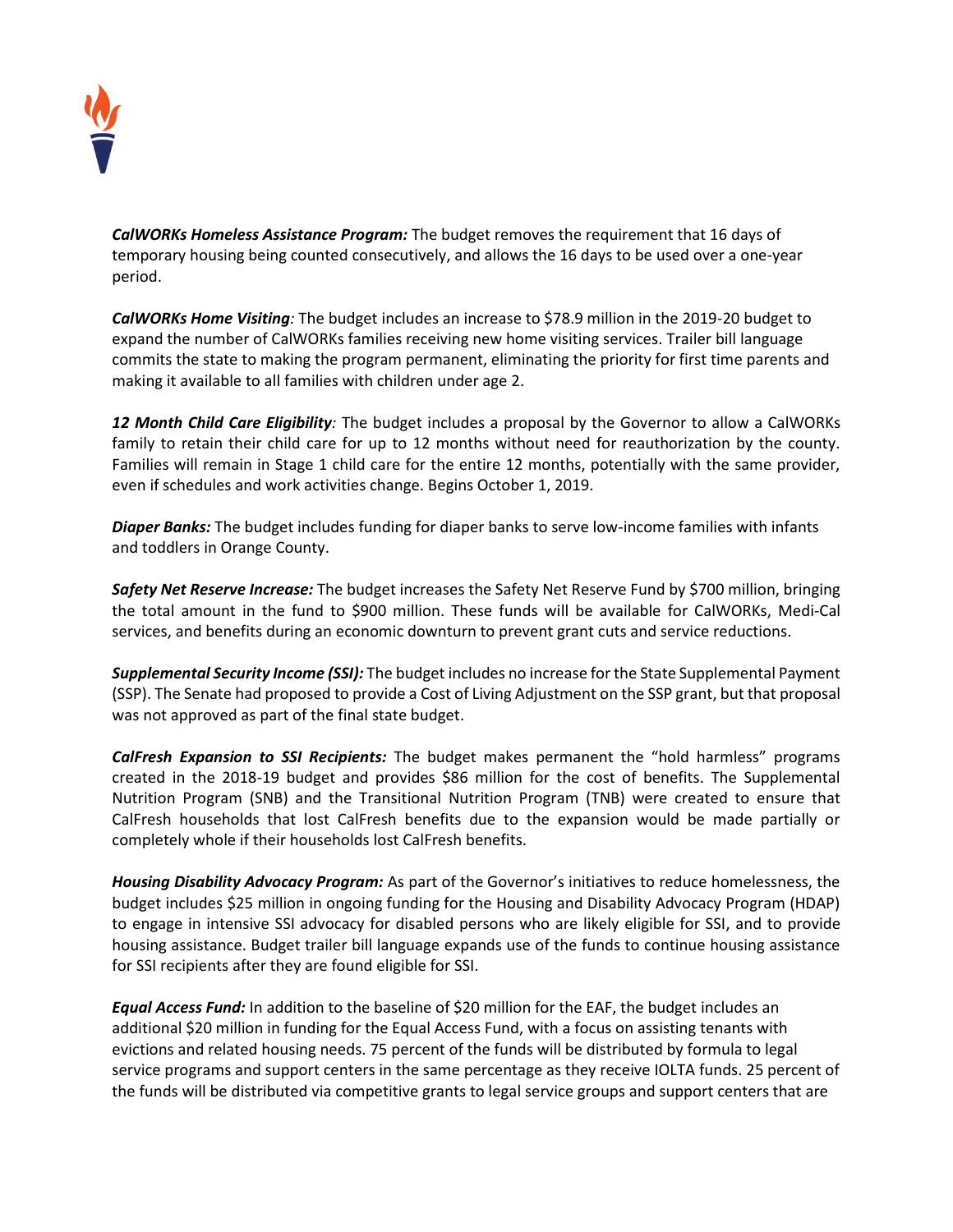

not funded via IOLTA. Funds for these purposes must be spent by June 30, 2021. A proposal for an additional \$5 million for EAF was not approved.

*California Immigrant Justice Fellowship:* The budget provides \$4.7 million in one-time funding for fellowships with legal service programs that serve immigrants in underserved areas of the state. The program will be administered by DSS.

*Youth and Family Civic Engagement Initiative:* The budget includes \$12 million in one-time funding, over three years, for the Dolores Huerta Foundation and the Martin Luther King Jr. Freedom Center to promote civic engagement of low-income youth.

*Transcript Reimbursement Fund:* A member request by Senator Hertzberg for \$750,000 in one-time funding to address a backlog at the Transcript Reimbursement Fund was not included in the budget. The Court Reporter's Board estimates that funding for the TRF will be available in July, 2020.

*Equal Access Fund:* A \$500,000 proposal for the Equal Access Fund of the CA Commission on Access to Justice to operate independent of the State Bar was not included in the final budget.

*Division of Juvenile Justice:* The budget includes the Governor's proposal to move juvenile justice programs from the Department of Corrections and Rehabilitation to the Health and Human Services Agency. The new division was given \$8 million to fund a Therapeutic Communities program for juveniles.

*Garment Worker Protections*: Led by garment workers, Bet Tzedek, and the L.A. Garment Worker Center, the budget includes the Garment Worker Restitution Fund to end the waitlist for repayment of stolen wages, and includes trailer bill language requiring the Department of Industrial Relations to identify steps to end structural problems to prevent future waitlists.

## *Health care*

The budget deal makes significant investments in health care by ending the "senior penalty," expanding comprehensive Medi-Cal to all income-eligible young adults up to age 26, restoring critical Medi-Cal benefits, and providing additional subsidies for low-income Californians. These are promising investments that we will continue to build upon. Below is a more detailed summary of the budget health deal that impacts low-income Californians by issue area:

#### *Medi-Cal:*

 **Ends the "senior penalty"/ raises the Medi-Cal Aged & Disabled (A&D) income limit**: \$124.9 million (\$62.4 million General Fund) ongoing and placeholder trailer bill language (TBL) to raise the Medi-Cal A&D program income level to 138% of Federal Poverty Level (FPL) so that seniors and persons with disabilities are no longer subject to unfair income limits. This is effective no sooner than January 1, 2020.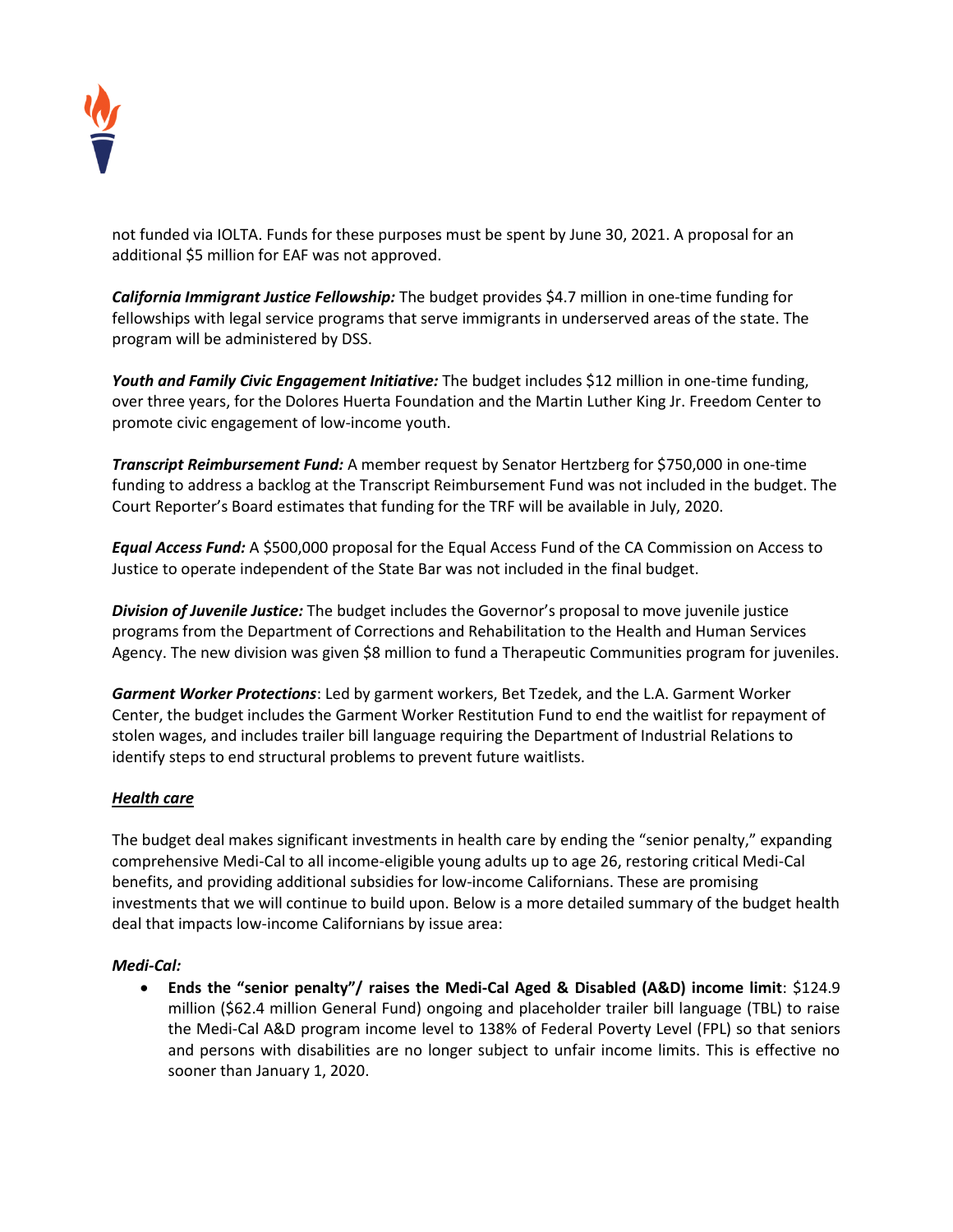

 $\overline{a}$ 

- **Expands Medi-Cal to income-eligible adults up to age 26 regardless of immigrations status**: \$98 million (\$74.3 million General Fund) to expand full-scope Medi-Cal coverage to undocumented young adults age 19 through 25 effective no sooner than January 1, 2020. In addition, placeholder TBL will be added to reflect revised AB 85 realignment proposal to withhold realignment revenues from the County Medical Services Program Board until the Board's projected total reserves fall below two years of expenditures, at which point a 60/40% redirection will be implemented. Despite advocates push to include undocumented seniors and phase-in other adults, no additional populations were included as compared to the Governor's January proposal.
- **Restores critical Medi-Cal benefits with suspension trigger** : \$17.4 million General Fund in 2019- 20 and \$40.5 million ongoing to restore the following Medi-Cal benefits optical, audiology, podiatry, speech therapy, and incontinence creams and washes. These benefits were cut in 2009, and after more than 10 years, will be restored effective January 1, 2020.
- **Health enrollment navigator funding**: \$60 million (\$30 million General Fund) one-time funding to support health enrollment navigators for two years to provide outreach, enrollment, retention, and utilization assistance in Medi-Cal and placeholder TBL.
- **Proposition (Prop) 56 supplemental provider rates with suspension trigger\*:** The following Prop 56 supplemental payments are provided: \$769.5 million Prop 56 to physicians, dentists, women's health, intermediate care facilities-developmental disabilities (ICF-DDs), HIV/AIDS Waiver providers and home health providers; \$500 million (\$50 million Prop 56) for family planning services; \$4 million Prop 56 to pediatric subacute facilities; \$13.7 million Prop 56 to nonemergency medical transportation provider; and \$2 million Prop 56 to pediatric hospital-based physician services.
- **One-time Prop 56 investments:** The Legislature approved the Governor's proposal for \$544.2 million (\$250 million Prop 56) for a Value-Based Payments program, \$105 million (\$52.5 million Prop 56) for developmental and trauma screenings, \$50 million (\$25 million Prop 56) for provider training to deliver trauma screenings with placeholder budget bill language to collaborate on development of trauma screening training curriculum, and \$120 million Prop 56 for additional awards in the Physician and Dentists Loan Repayment Program.
- **Medical Interpreters**: \$5 million General Fund one-time funding to implement a pilot project on medical interpreters, as established through AB 635 (Atkins, Chapter 600, Statutes of 2016).

Restoration of Medi-Cal benefits (optical, audiology, podiatry, speech therapy, and incontinence creams and washes), expansion of SBIRT, post-partum mental health, and Prop 56 supplemental payments will be suspended on December 31, 2021 unless the Director of Finance determines General Fund revenue are projected to exceed expenditures and extends the restorations by one-year.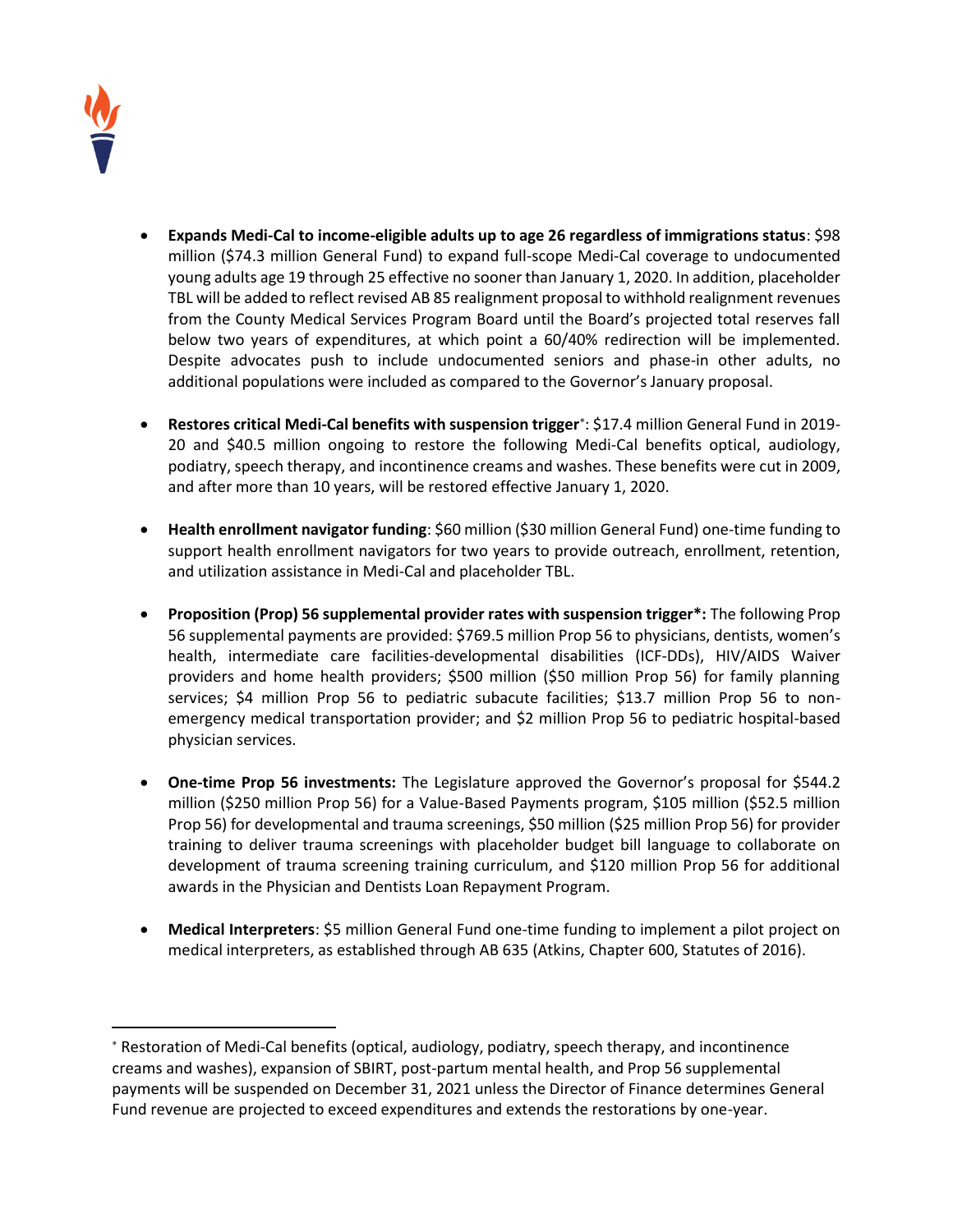

- **Managed Care Organization (MCO) enrollment tax**: Adopts placeholder TBL to authorize a MCO tax, but no revenues were allocated, as federal approval has yet to be secured.
- **Whole Person Care (WPC) housing services**: \$100 million General Fund one-time in 2019-20 to provide funding for supportive housing services in WPC pilot counties and placeholder TBL to add "including but not limited to rental subsidies."
- **Non-WPC counties funding**: \$20 million General Fund in 2019-20 for counties without WPC pilots to develop and implement programs to focus on coordinating health, behavioral health, and social services for individuals with mental illness and who are homeless or at risk for homelessness.
- **Asthma prevention services:** \$15 million General Fund one-time to fund asthma prevention and environmental remediation services.
- **Extension of Medi-Cal for post-partum mental health with suspension trigger\***: \$8.6 million General Fund to support extension of Medi-Cal eligibility from 60 days to one year for post-partum women diagnosed with a mental health disorder.
- **Expand SBIRT to opioids and other drugs with suspension trigger\*:** \$8.4 million (\$2.6 million General Fund) and placeholder TBL to expand the Medi-Cal benefit for screening, brief intervention, referral and treatment (SBIRT) to include screening for the overuse of opioids and illicit drugs.
- **Substance use counselors in emergency department:** \$20 million one-time General Fund to support the hiring of trained substance use disorder peer navigators and behavioral health peer navigators in emergency departments of acute care hospitals.

#### *Covered California:*

- **Restoration of the Individual Mandate Penalty in California**: Restores the Affordable Care Act's individual mandate penalty which was suspended by the federal government. Starting with tax year 2020 (filed in 2021), California's Franchise Tax Board will collect the penalty and revenues will be used to pay for additional affordability assistance. The exemptions to the penalty largely mirror the federal exemptions, with a notable exception being the difference in th[e California](https://www.ftb.ca.gov/forms/2018-california-tax-rates-and-exemptions.shtml#ifr)  [filing threshold](https://www.ftb.ca.gov/forms/2018-california-tax-rates-and-exemptions.shtml#ifr) which is much higher than the federal filing thresholds. People with incomes below the filing threshold are exempt from the individual mandate, as well as persons enrolled in Medi-Cal. The budget also contains a requirement to collect data about who is paying the mandate penalty – we are concerned that a disproportionate share of lower income households bear this burden.
- **Additional Covered California Subsidies:** Provides additional subsidies to make Covered California more affordable to more people. For those below 138% of the FPL (certain lawfully present immigrants who do not meet the DHCS definition of Permanently Residing Under Color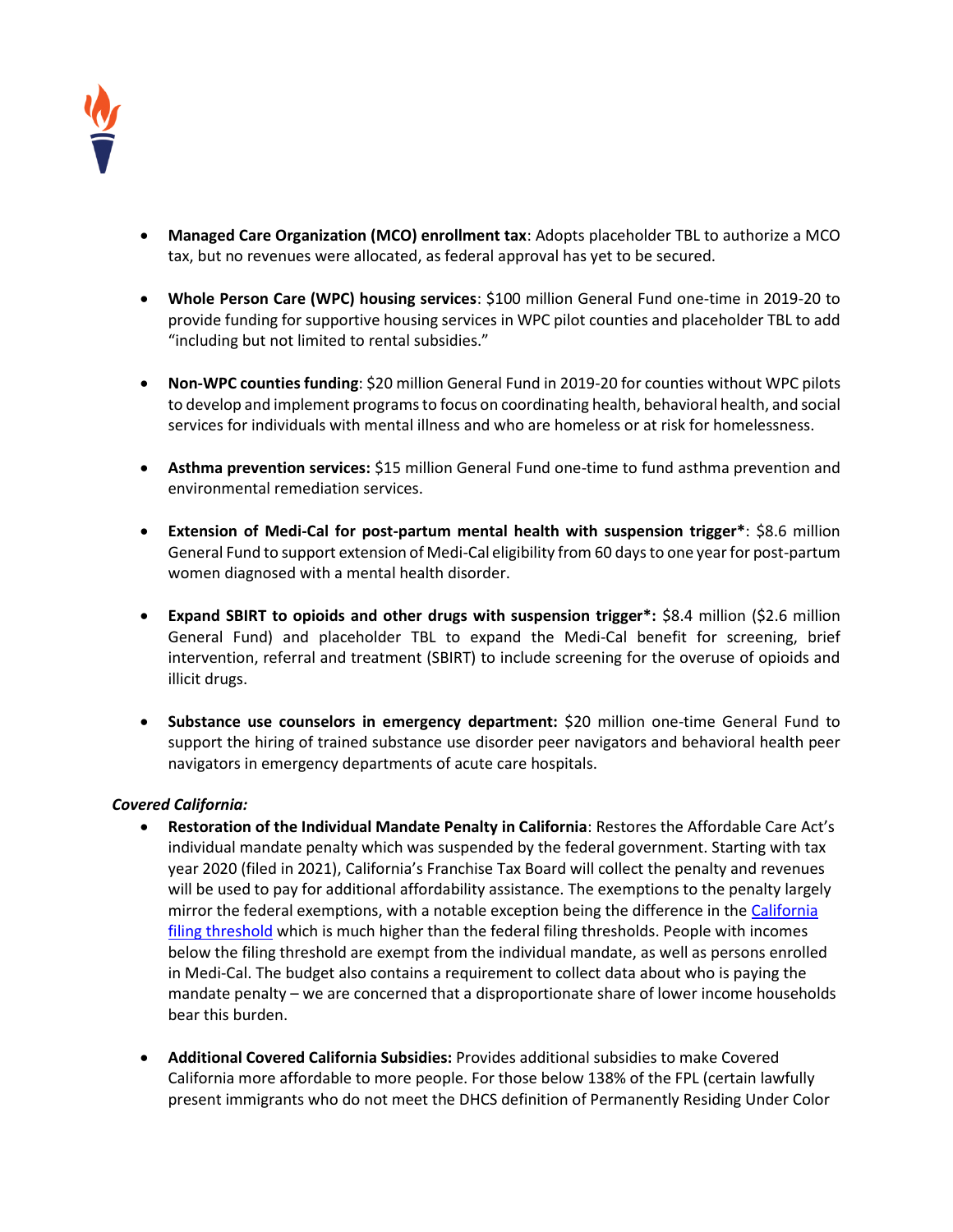

of Law and a small number of seniors ineligible for both Medicare and Medi-Cal), the premiums will be \$0. No extra assistance is available for households earning between 138% - 200% FPL; small additional assistance is available for households between 200%-400% FPL; and new subsidies are available for middle income households between 400-600% FPL. Additional subsidies will also be subject to reconciliation.

 **Approve placeholder TBL to revise the actuarial value of high deductible bronze plans** so that it conforms to federal law and allows individuals to keep coverage.

### *Mental Health Funding:*

- **Mental health disparities reduction:** \$8 million General Fund one-time, with \$4.5 million for a grant program on reducing disparities innovation projects, \$3 million for technical assistance to counties on reducing disparities, and \$500,000 for staffing and implementation (within DPH).
- **Mental health workforce development (through OSHPD):** \$46.3 million General Fund for mental health workforce development, \$1 million General Fund one-time for scholarships for former foster youth, and \$2.7 million General Fund one-time for psychiatry fellowships.
- **Investments in Workforce Education and Training (WET): \$35 million General Fund one-time,** \$25 million MHSA funds one-time, and budget bill language to require a county match of 33% for expenditures of state funds. These resources will fund the five-year WET plan to train mental health professionals.
- **Early psychosis research and treatment:** \$20 million MHSA funds for the Mental Health Services Oversight and Accountability Commission to fund its existing Early Psychosis Intervention Plus Program.
- **Mental health triage grants:** \$10 million MHSA funds ongoing for school-mental health partnerships, \$40 million MHSA funds one-time for school-mental health partnerships, and \$10 million MHSA funds one-time for student mental health for higher education.

#### *Department of Public Health (DPH):*

- **Sickle cell disease Centers of Excellence (COE):** \$15 million General Fund one-time and budget bill language to establish COE for adults with sickle cell disease throughout the state.
- **Farmworker health study:** \$1.5 million General Fund one-time for a study of farmworker health.
- **California Home Visiting Program:** \$45.9 million (\$23 million General Fund) for expansion of the California Home Visiting Program.
- **Black Infant Health Program:** \$19.5 million (\$7.5 million General Fund) for expansion of the Black Infant Health Program.